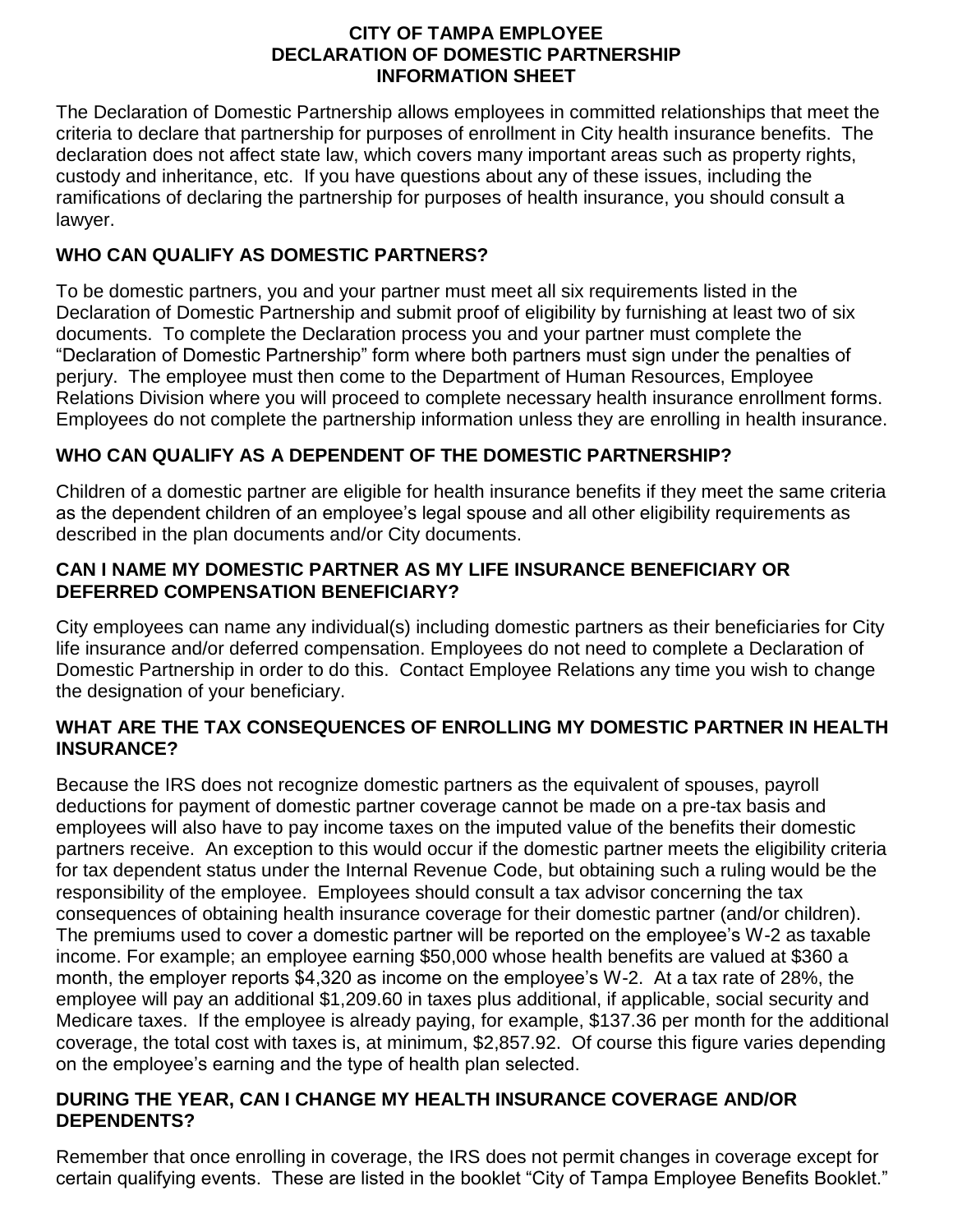## **HOW DO I TERMINATE MY DECLARATION OF DOMESTIC PARNERSHIP?**

Within 30 days of the date that the partnership dissolves or no longer meets the criteria set forth in the declaration, the employee is required to complete and file with Employee Relations the Notice of Termination of Declaration of Domestic Partnership form. It is very important that all employees understand this requirement and detailed information is provided in the Declaration of Domestic Partnership form which the employee is required to acknowledge and sign.

## **IS MY ENROLLMENT IN DOMESTIC PARTNER FAMILY HEALTH INSURANCE A PUBLIC RECORD?**

To the extent permitted by law, the City does not share health insurance information with other employees, the media, or any other person, and keeps all health insurance information confidential. However, standard reports will list the number of employees enrolled in this type of coverage (without the names of the employees). The Declaration of Domestic Partnership and the Notice of Termination of Declaration of Domestic Partnership are public records and, in the event that a public records request for the employee's personnel file occurs, the forms will be viewed.

# **WHAT IF THE EMPLOYEE TERMINATES EMPLOYMENT?**

Health insurance coverage remains in effect until the last day of the calendar month in which the employee separates. The employee can continue to purchase single coverage through COBRA regulations for a specific time frame. The domestic partner and/or domestic partners children are not eligible for COBRA coverage. You may want to explore conversion or purchase of private coverage with the health insurance provider.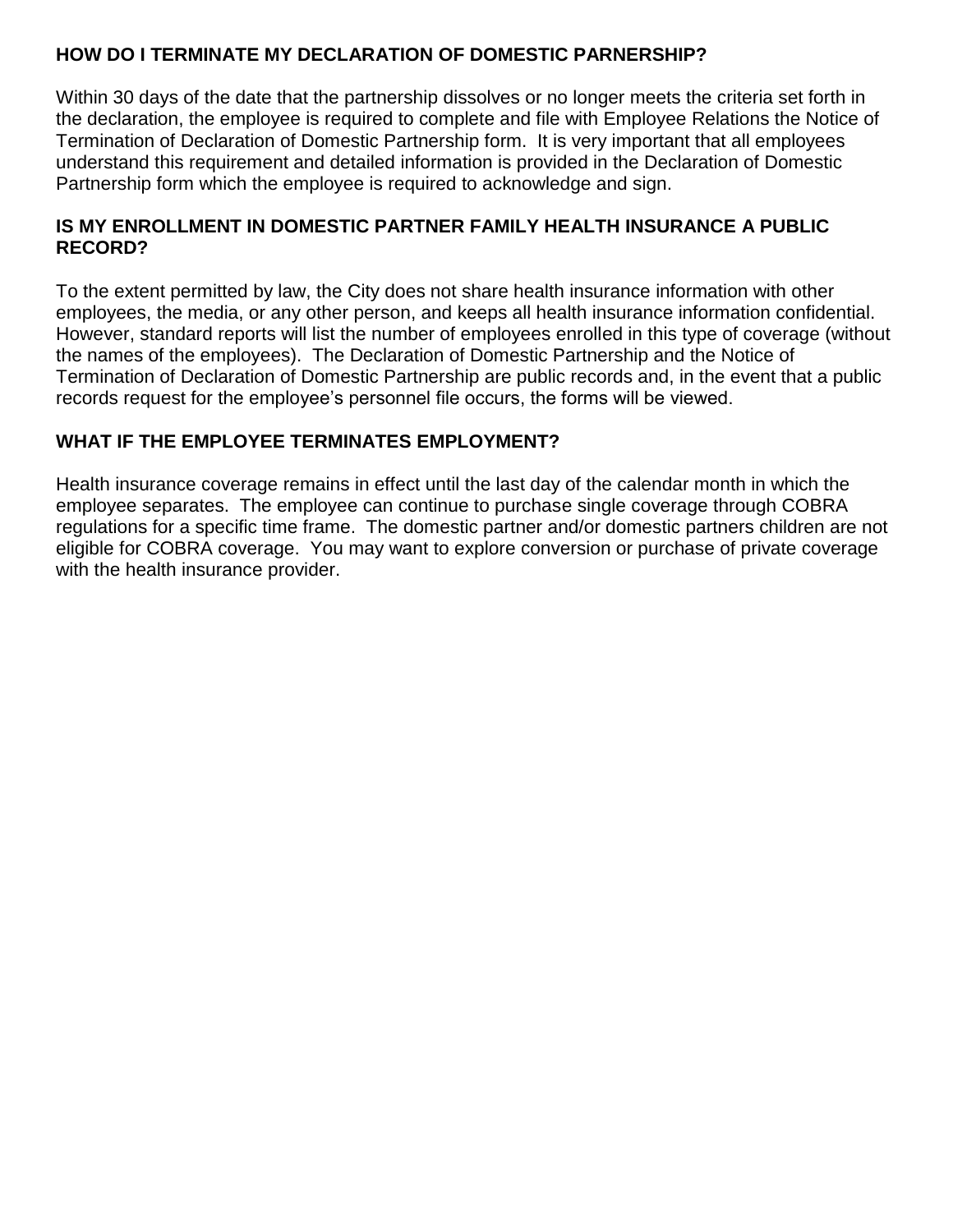#### **CITY OF TAMPA EMPLOYEE DECLARATION OF DOMESTIC PARTNERSHIP**

**Employee Name: \_\_\_\_\_\_\_\_\_\_\_\_\_\_\_\_\_\_\_\_\_\_\_\_\_\_\_\_\_\_ ID#: \_\_\_\_\_\_\_\_\_\_\_\_\_\_\_\_\_\_\_\_\_\_\_\_\_\_\_\_\_\_\_\_\_\_\_\_\_\_\_\_**

Partner's Name:

This Declaration of Domestic Partnership is submitted for the purpose of any benefits that the City of Tampa may extend to City of Tampa employees' domestic partners and their dependent children.

As Domestic Partners, we hereby declare that we are two individuals of the same or opposite gender who reside Together in a long-term relationship of indefinite duration; and, that there is an exclusive mutual commitment in Which we agree to be jointly responsible to each other's common welfare and share financial obligations.

We declare and acknowledge that we meet all six of the following criteria:

- We are each other's sole domestic partner and intend to remain so indefinitely:
- We have a common residence and, at the time of this declaration, have resided together on a continuous basis for the preceding six (6) months and intend to continue the arrangement.
- We are at least 18 years of age and mentally competent to consent to a contract.
- We share responsibility for a significant measure of each other's common welfare and financial obligations.
- We are not married to or domestic partners with anyone else and have not been so during the preceding six (6) months.
- We are not related by blood in any way, which would prohibit legal marriage in the State of Florida, and are not related by marriage.

As proof of eligibility to declare domestic partnership, we are furnishing at least two (2) of the following:

- Joint lease, mortgage, or deed of the common residence;
- Joint ownership of an automobile used for transportation;
- Joint ownership of regularly used checking or savings account;
- $\Box$  Designation of the partner as a beneficiary for life insurance, deferred compensation or other Retirement/disability policy;
- Designation of the partner as a primary beneficiary of the employee's will, or joint wills;
- Designation of the partner as holding power of attorney for health care;

Evidence of compliance with the above criteria will be required at the time of the initial declaration, and may Also be required during such time as benefits (coverage, payments) for the domestic partner and/or dependent Children of the domestic partner are sought. If after initial declaration the criteria upon which the continuation of the domestic partner relationship is based changes, the employee is responsible for submitting documentation of such changes and proof that two (2) of the criteria are continuously met or benefits may be denied. It is further understood that children of the domestic partner shall be eligible for benefits only if they meet the insurance and City eligibility requirements the same as for dependent children of an employee's legal spouse. All other eligibility requirements as described in plan documents and/or City documents.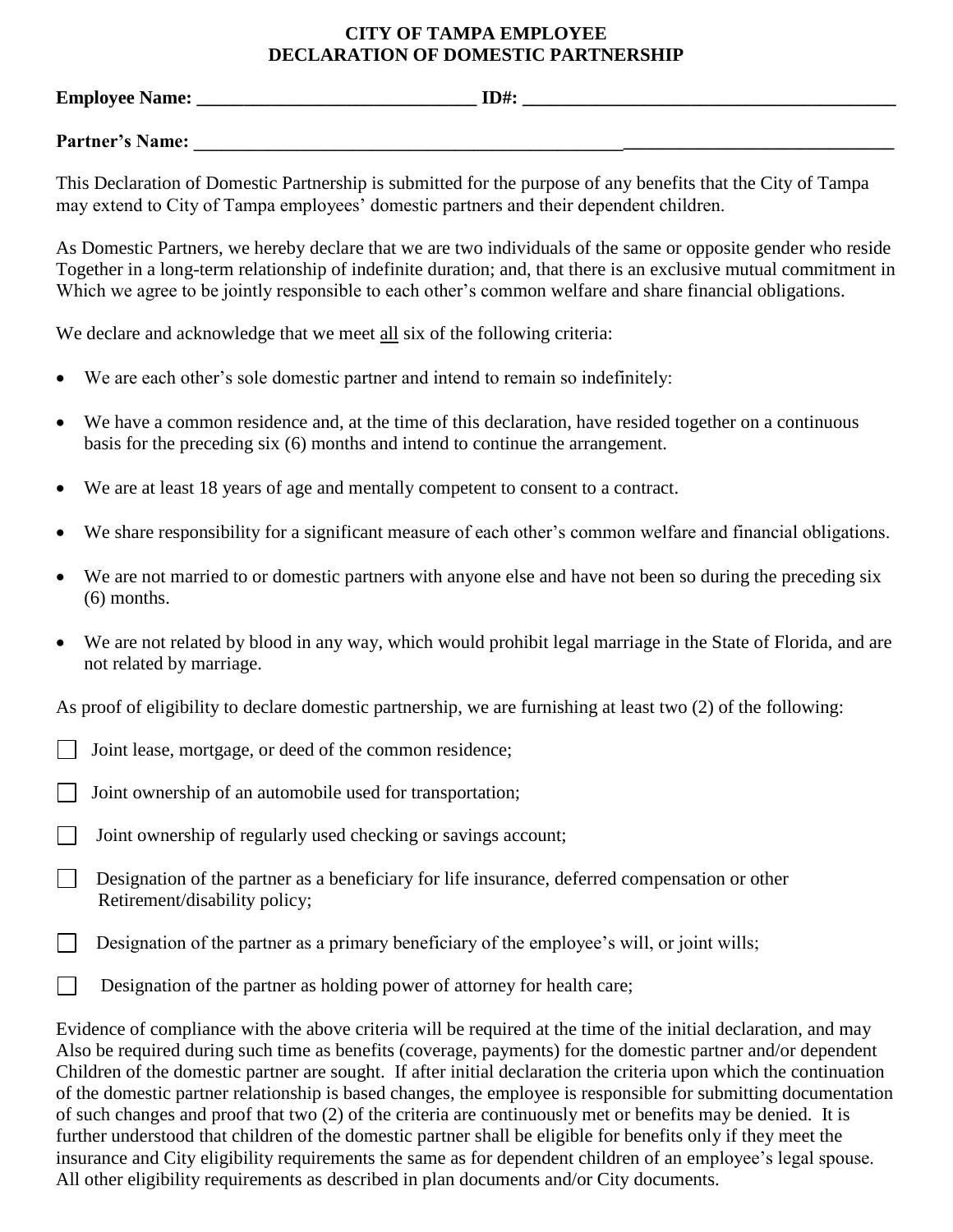We acknowledge that:

- We cannot file another Declaration of Domestic Partnership for a new Domestic Partner until at least six (6) months after a Notice of Termination of Declaration of Domestic Partnership has been submitted and received by the City of Tampa, Employee Relations Division.
- We have an obligation to file a Notice of Termination of Declaration of Domestic Partnership with the City of Tampa, Employee Relations Division, within thirty (30) days of the earliest of (a) the death of the domestic partner; or (b) the date on which the partnership no longer meets the eligibility criteria.
- We understand that we would be well advised to consult an attorney regarding the possibility that the filing of this document may have certain legal consequences including the fact that it may, in the event of termination of the relationship, be regarded as a factor leading a court to treat the relationship as the equivalent of marriage for the purpose of establishing and dividing community property, or for ordering payment of support.
- We understand that in the case of the termination of the domestic partnership by other than death, the employee's failure to file a Notice of Termination of Declaration of Domestic Partnership, as described previously, shall result in the employee being subject to discipline and a reimbursement obligation. In a case in which a domestic partnership dissolves by a method other than death of either partner, the domestic partnership shall be deemed to have terminated as of the date the partnership no longer meets the eligibility criteria, and entitlement to coverage/benefits as a domestic partner or the dependent child of a domestic partner shall terminate as of that date. If the relationship dissolves as a result of death of the employee, entitlement to coverage/benefits as a domestic partner or the dependent child of a domestic partner shall terminate as of the date of death. In any event, the City's portion of the premium payments for the premium including the former domestic partner (and the partner's dependents, if applicable) incurred after eligibility for coverage would have or did terminate, shall be an obligation of the employee and/or the domestic partner. Such amounts may be withheld through salary deductions from the employee's paycheck, including withholding amounts from the final paycheck, or any other lawful means, at the discretion of the City.
- We understand that the filing of this does not guarantee eligibility for enrollment in the benefits that are offered by the City of Tampa. Furthermore, the health plan providers may request additional or updated information, at their discretion.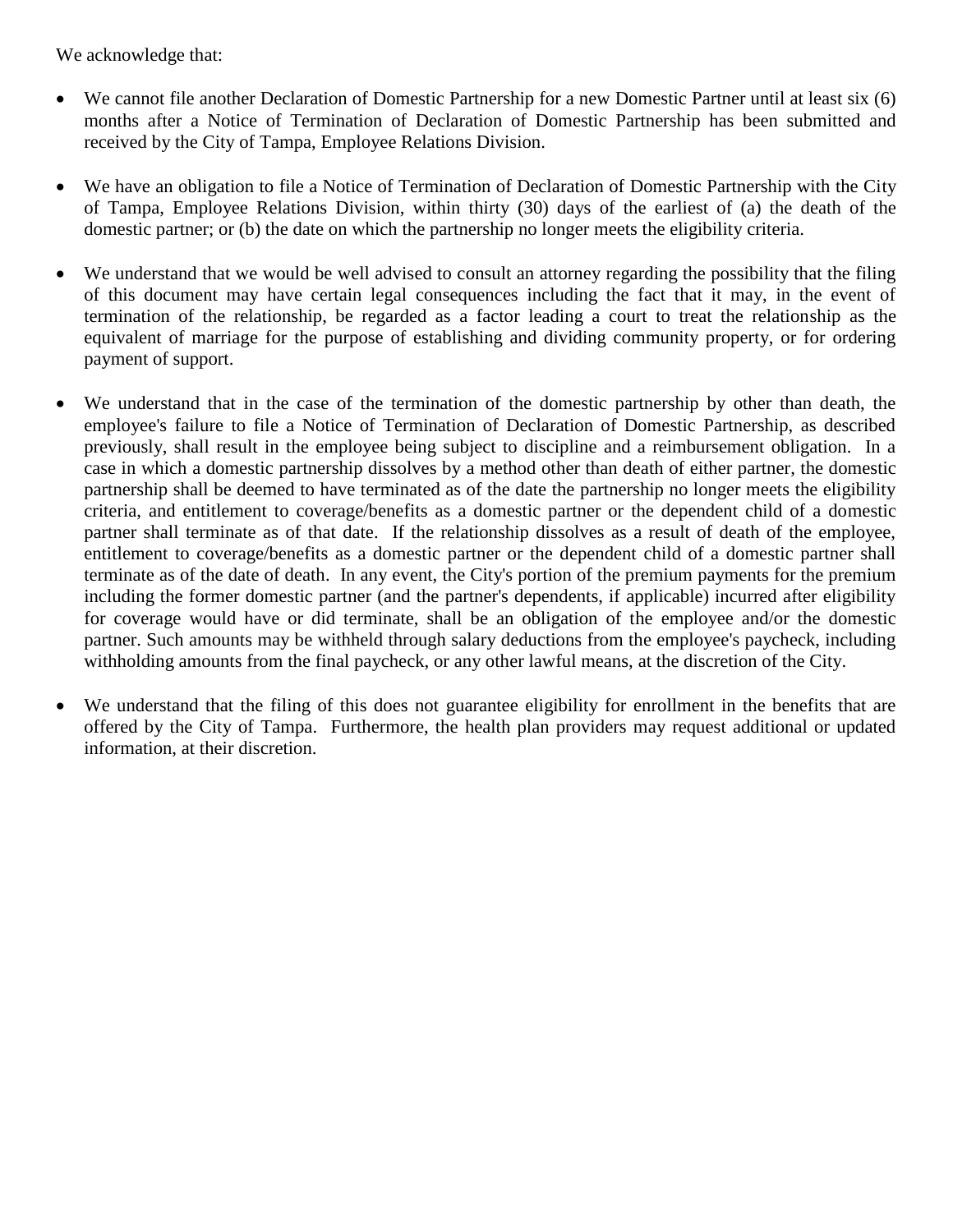It is further understood that by completing this form, we acknowledge receipt and understanding of the "City of Tampa Employee - Declaration of Domestic Partnership - Information Sheet" and the "Notice of Termination of Declaration of Domestic Partnership" form.

| <b>Employee:</b>                                                                                                                                                                                     | <b>Partner:</b>                   |
|------------------------------------------------------------------------------------------------------------------------------------------------------------------------------------------------------|-----------------------------------|
| <b>Signature</b>                                                                                                                                                                                     | <b>Signature</b>                  |
| <b>Print Name</b>                                                                                                                                                                                    | <b>Print Name</b>                 |
| <b>STATE OF FLORIDA</b><br><b>COUNTY OF HILLSBOROUGH</b>                                                                                                                                             |                                   |
| The foregoing instrument was acknowledged before me by means of _____ physical presence or ____ online<br>notarization, this $\_\_$ day of $\_\_\_\_\_$ , $\_\_\_\_\_$ , by $\_\_\_\_\_\_\_\_\_\_\_$ |                                   |
|                                                                                                                                                                                                      | <b>Signature of Notary Public</b> |
|                                                                                                                                                                                                      | Print or Stamp of Notary Public   |
| Personally Known _____ or Produced Identification ____<br>Type of Identification Produced                                                                                                            |                                   |